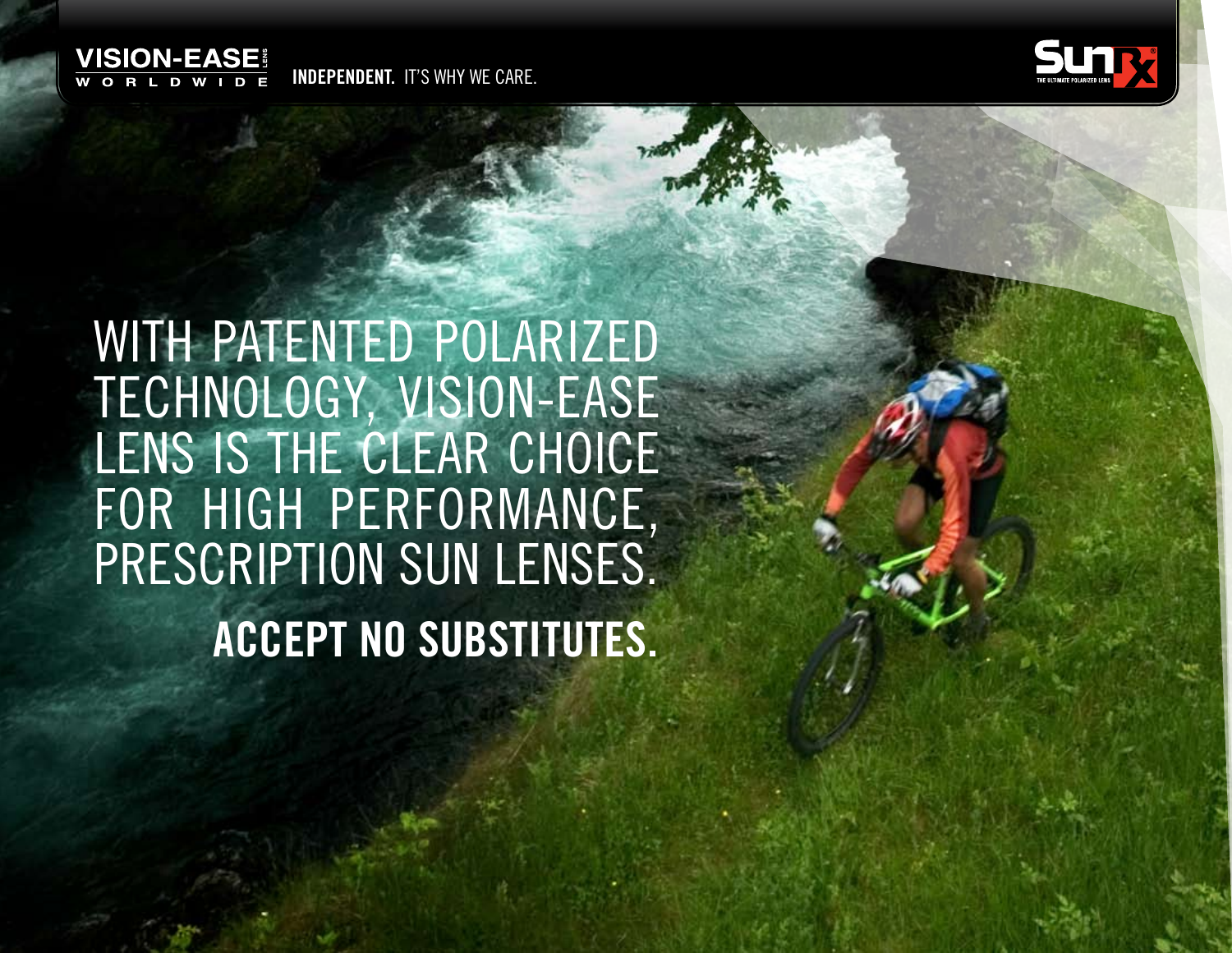

**INDEPENDENT.** IT'S WHY WE CARE.







# **SUNRX POLARIZED LENSES ELIMINATE GLARE**

Industry-leading polarizing technology eliminates 99% of reflected glare and provides improved comfort for all outdoor activities.



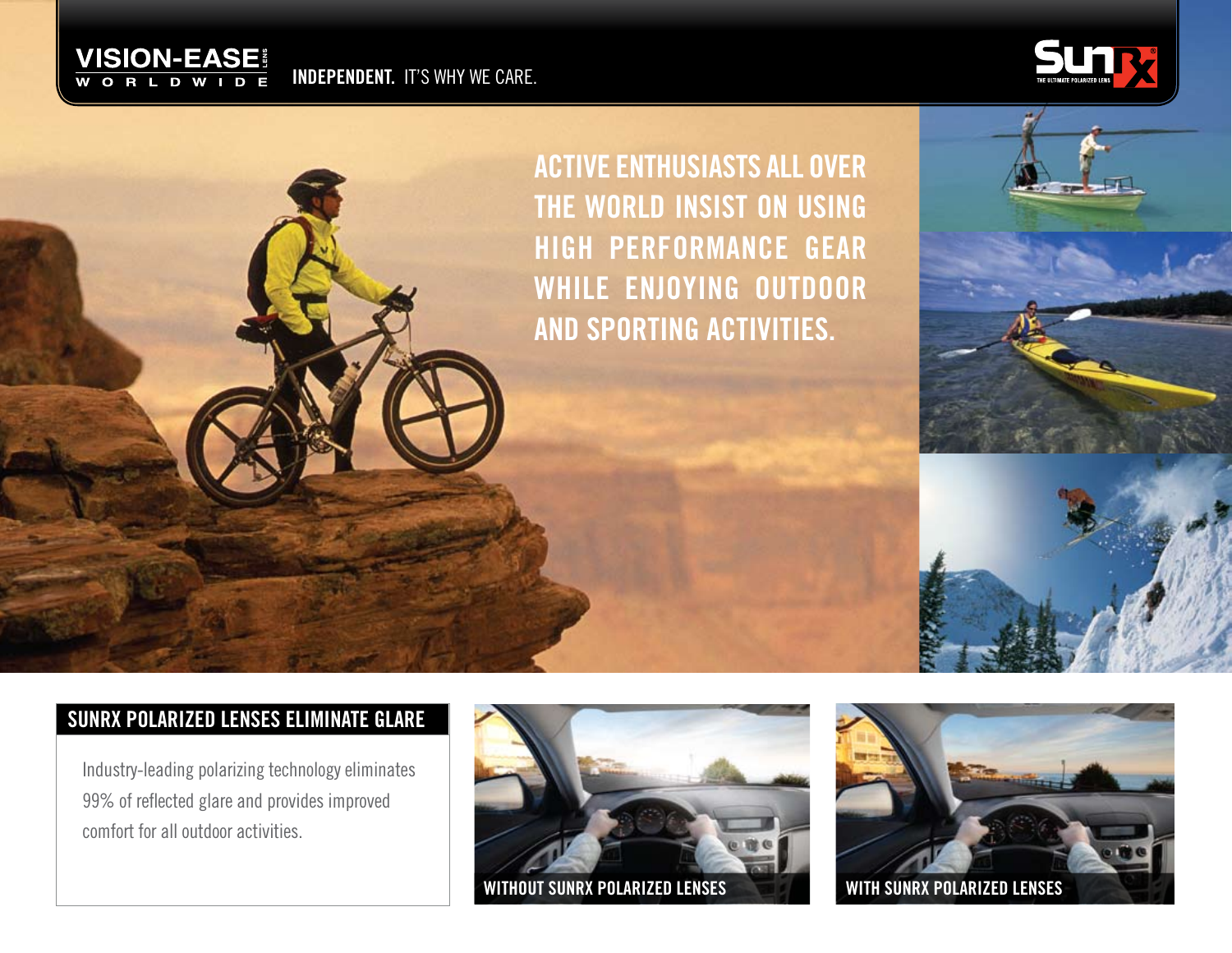## **VISION-EASE® INDEPENDENT.** IT'S WHY WE CARE.



## **ADDED PERFORMANCE AND PROTECTION**

#### **100% UV Protection**

SunRx lenses block 100% of the sun's harmful UV rays, providing superior protection in any weather condition, sunny to overcast.

#### **Impact Resistant**

Lightweight polycarbonate lenses are virtually shatterproof and offer up to 10x the impact resistance of ordinary sun lenses.

### **Enhanced Depth and Color Perception -**

Improves visual acuity and color perception by managing visible light waves so you see more detail and colors.

### **Scratch Resistant -**

Outdoor tested, extra tough hard coat resists scratches up to 4x better than competitive sun lenses.

### **Reduced Eye Strain -**

SunRx polarized lenses help prevent eye strain, fatigue, and headaches caused by glare for all day comfort on those blue sky days.



## **A. FRONT SIDE SCRATCH RESISTANT COATING**

- » Factory applied and thermally cured
- » Up to 4x more scratch resistant than other coated lenses

## **B. protective polycarbonate layer**

» 0.5 mm layer of protective polycarbonate

### **C. SunRx polarizing filter**

- » Eliminates 99% of all reflected glare
- » Available in gray or brown
- » Enhanced depth and color perception
- » Prevents eye fatigue and headaches caused by glare

## **D. Optical polycarbonate layer**

- » Thin, light and impact resistant
- » Custom ground to your patient's prescription

### **E. Back side scratch resistant**

» Applied in the laboratory to every pair of lenses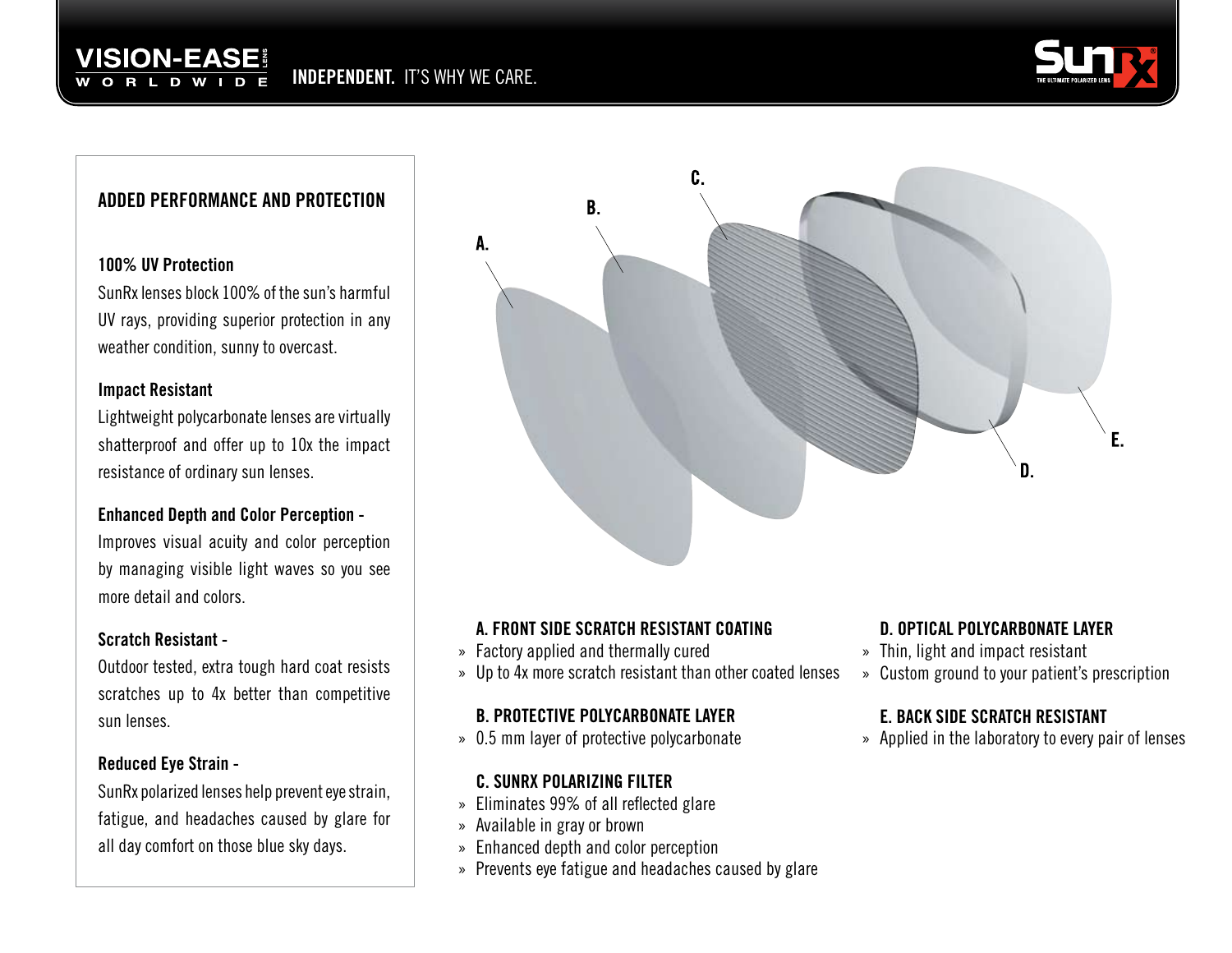

## **Colors for both men and women:**

Assist your patients in finding what color is right for them. SunRx lenses are available in gray and brown as well as silver, gold and blue mirror coated.

**Gray lenses** are the most color-neutral. They transmit colors evenly and are comfortable in bright, medium and intermittent light.

**Brown lenses** are becoming increasingly popular, especially among woman. Brown lenses enhance color contrast and preserve depth perception for activities such as driving, fishing, winter sports and golf.

**Mirror coated lenses** offer increased light absorption in the bright sun, as well as a fashion forward appearance.



## **SUNRX LENS COLORS**